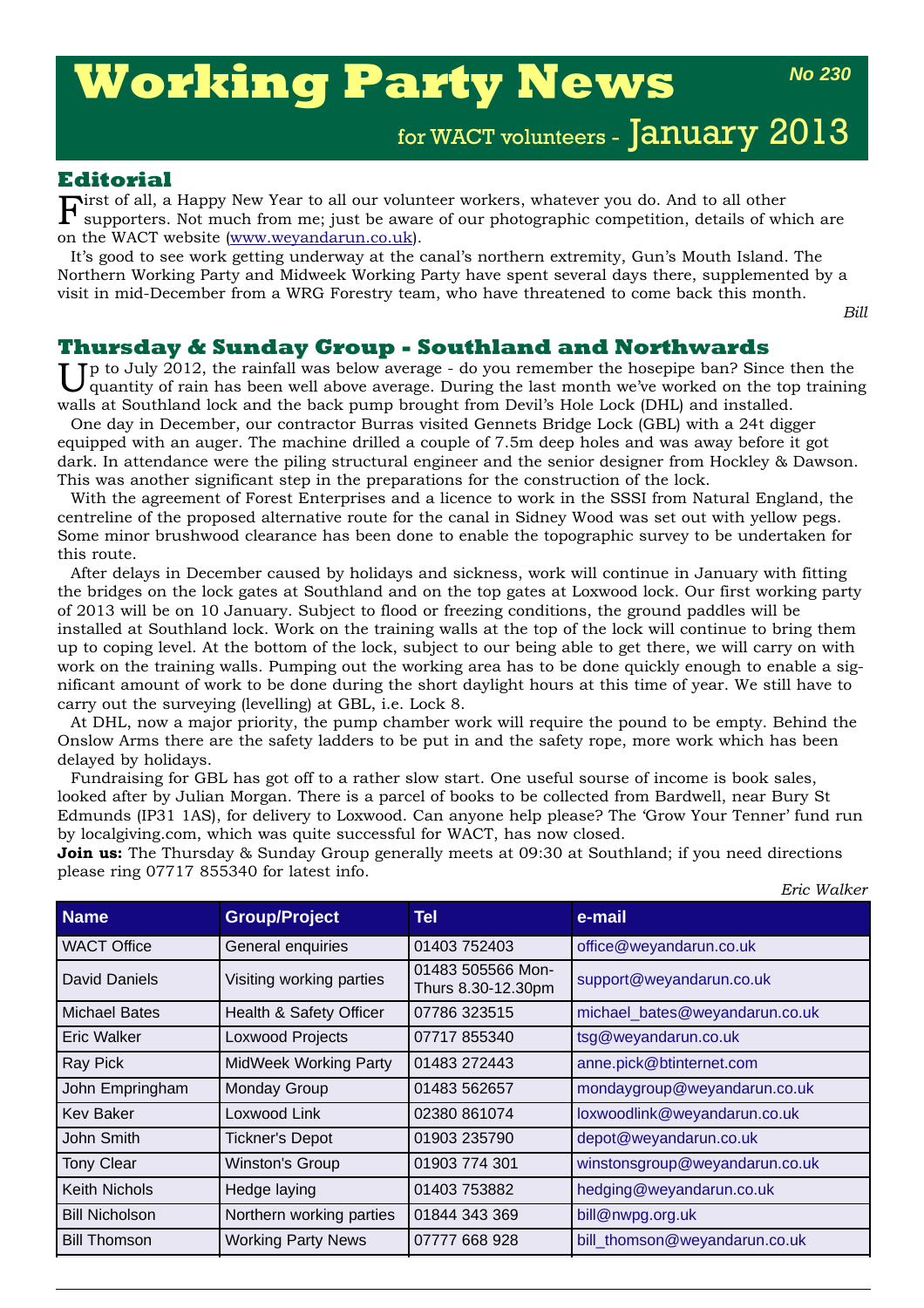**Material published in** *Working Party News* **represents the views of the contributors and should not, unless specifically indicated, be assumed to be the policy of the Trust**

#### **The Mrs Bucket Group - keeping up appearances on Mondays**

In December, as anticipated in the previous WPN, we began our normal annual winter task of clearing<br>the towpath in Sidney Wood once we had met the request of the Restoration Group to make Brewhurs the towpath in Sidney Wood once we had met the request of the Restoration Group to make Brewhurst lock 'safe' for the Santa cruises. This involved laying chicken wire on the footbridge on the tail of the lock and on the landing stage below the lock to give an anti-slip surface. We also cleaned the moss off the coping stones and concrete steps, scrubbed the 'platforms' on the top gates and cut the grass. In Sidney Wood we have cleared the tree debris left by the Forest Enterprise contractors and tidied up about the first 500 yards of towpath from Firtree copse.

We shall need at least another two outings in Sidney Wood to complete the job, so that is what we expect to be doing on 7 and 21 January, weather permitting.

*Nick Wood*

#### **Hedgelaying Group**

Wishing a drier, happy, prosperous New Year to you all. Since the beginning of November we have had five days at Baldwins Knob Lock, albeit one of them being coppicing for materials and one mainly thinning out pre-laying. The total length is 35m and to date we have layed 23m leaving 12m remaining. Hopefully, therefore, by mid-January we should have finished and cleared up with a final bonfire.

I hope that everyone thinks the finished hedge is better than it was.

Future dates for me are:

**January** Thurs 03, Fri 11, Mon 21, Tues 29

**February** Wed 06, ?, Fri 22

**March** Mon 04, Tues 12, Wed 20, Thurs 28

That's it from me, all the best for 2013.

*Keith Nichols Tel: 01403 753882; Mob: 07817 798865*

#### **Tickner's Heath Depot**

For the month of December the team only managed two visits to the depot, and of those visits we only managed to survive until the early afternoon due mainly to the weather, as no doubt other working parties can appreciate, as it was either rather chilly or very damp.

Most of the time, when we did attend, was spent dealing with the mass of old shuttering coming back from the canal, some as you can imagine was less than useless and was consigned to the bonfire (when it's dry enough to light one that is), but the vast majority of it has been stored and is ready for use on future projects.

One of the walls in the large single (Richard's) shed has been giving us cause for concern, so we took time to move all the shuttering and timber propped up against it to one of the Nissen huts. In the spring we will then make a further assessment before deciding on what repairs need to be carried out.

The small mini-tractor is proving a pain to start. For some reason it only fires on one cylinder when starting and takes forever for the other cylinder to burst into life, so our resident diesel experts are planning to have a look at the cylinder compressions to see if this will give us a clue as to the reason for its tardiness; yet another job for the coming year.

| <b>Working Party Diary</b>                              |                                                         |                                                  |  |  |
|---------------------------------------------------------|---------------------------------------------------------|--------------------------------------------------|--|--|
| Usually first & third Mondays of<br>the month           | 'Mrs Bucket' - Keeping Up<br>Appearances                | Details from John Empringham                     |  |  |
| <b>Every Wednesday</b>                                  | <b>Mid-Week Working Party</b>                           | Check with Ray Pick for confirmation of<br>venue |  |  |
| <b>Every Wednesday</b><br>Thursday & Sunday as required | Loxwood Link Maintenance                                | Check with Key Baker                             |  |  |
| <b>Every Wednesday</b>                                  | Maintenance sessions at Tickner's<br><b>Heath Depot</b> | Contact John Smith/Ken Bacon                     |  |  |
| <b>Every Thursday</b>                                   | <b>Winston Harwood Group</b>                            | Contact Tony Clear for details                   |  |  |
| Thursday and Sunday                                     | Eric Walker's Group (construction)                      | <b>Contact Eric Walker for details</b>           |  |  |
| 14 January                                              | <b>WACT Workers' Lunch</b>                              | Contact Geoff Perks 01403 262855                 |  |  |
| 10 March                                                | Mothering Sunday cruises                                | Details from WACT office                         |  |  |